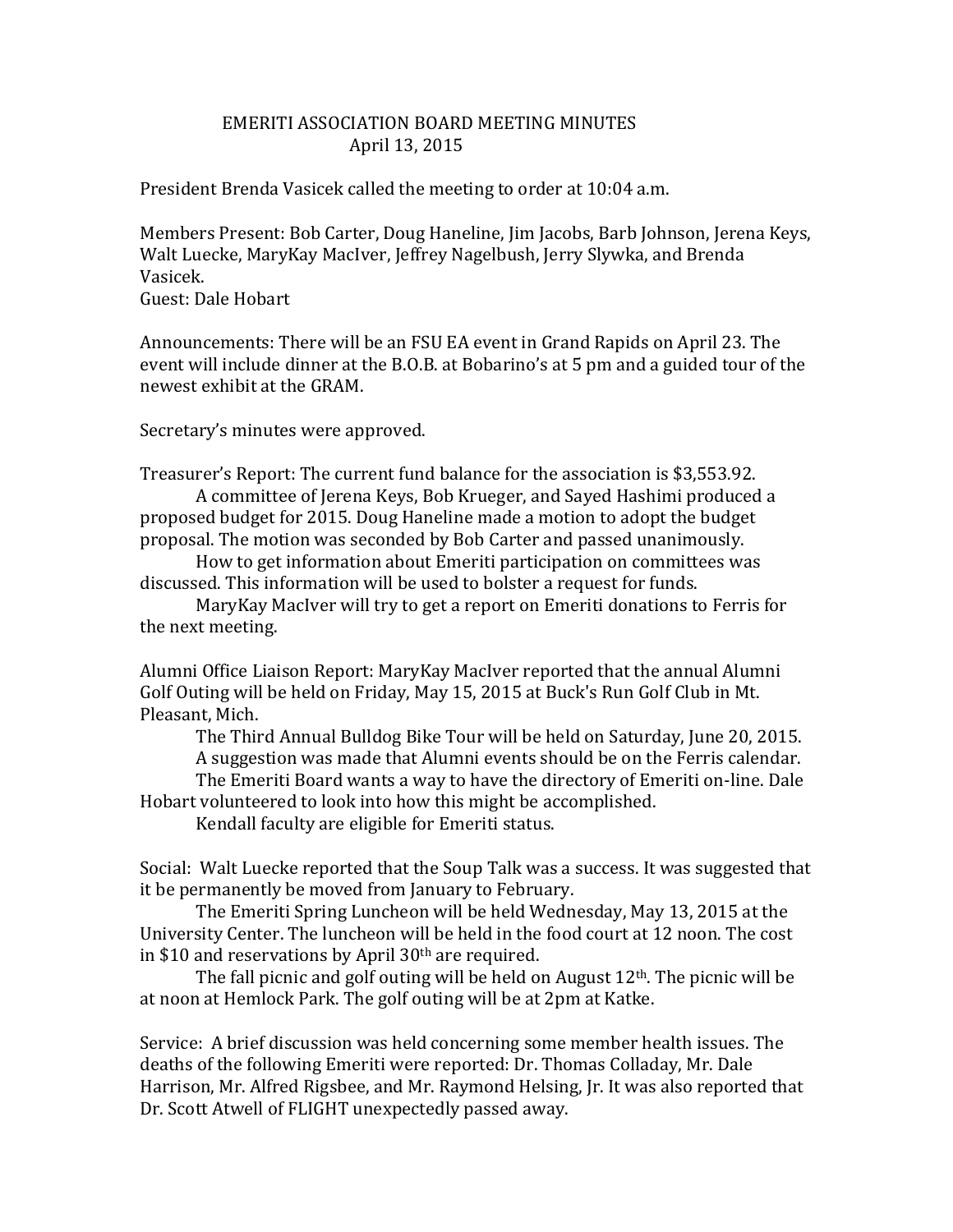Membership: Twelve new members were added to the association. The names can be found in the April newsletter.

Barb Johnson reported that 26 Emeriti and 12 alumni met in Arizona. The next Arizona meeting will be on February 4, 2016.

Publicity: MaryKay MacIver was thanked for making sure this meeting was announced in Ferris' University Wide Notices.

Professional Concerns: Jerry Slywka reported on the large donation to the College of Pharmacy.

Ad Hoc EA Student Scholarship: Bob Carter reported that EA Scholarship Endowment currently has \$7010.17. We need \$25,000 to make the endowment viable. Emeriti have donated over three million dollars to Ferris. The Board discussed how to encourage our members to give to this fund. The University Advancement department requested that the Emeriti Board create a fundraising committee.

Senate Meeting; Jerena Keys reported that the Senate asked for greater support for on-line learning and technology in the classroom. The Senate approved Bachelor's Degrees in Industrial Chemistry and Spanish in Business.

The Senate asked if retiring people could be seated up front during commencement.

Paul Blake was named the new Provost and Charles Bacon was elected president of FFA.

Newsletter: The next newsletter deadline is June 1. The Newsletter will publish names of those who give to the Emeriti Association.

Old Business: Proposed changes to the Constitution and Bylaws will be available at the spring luncheon.

New Business: Two individuals, Dale Hobart and Doug Haneline, were proposed as new members of the Board. Other proposed names will be presented at the next meeting.

Next Meetings and Upcoming Events:

April 23- EA event in Grand Rapids April 28- Senate meeting May 4- EA BOD meeting, 10:00, PRK 114 May 13- Spring Luncheon at the University Center April 28- Senate Meeting

Adjournment: 12:11 p.m.